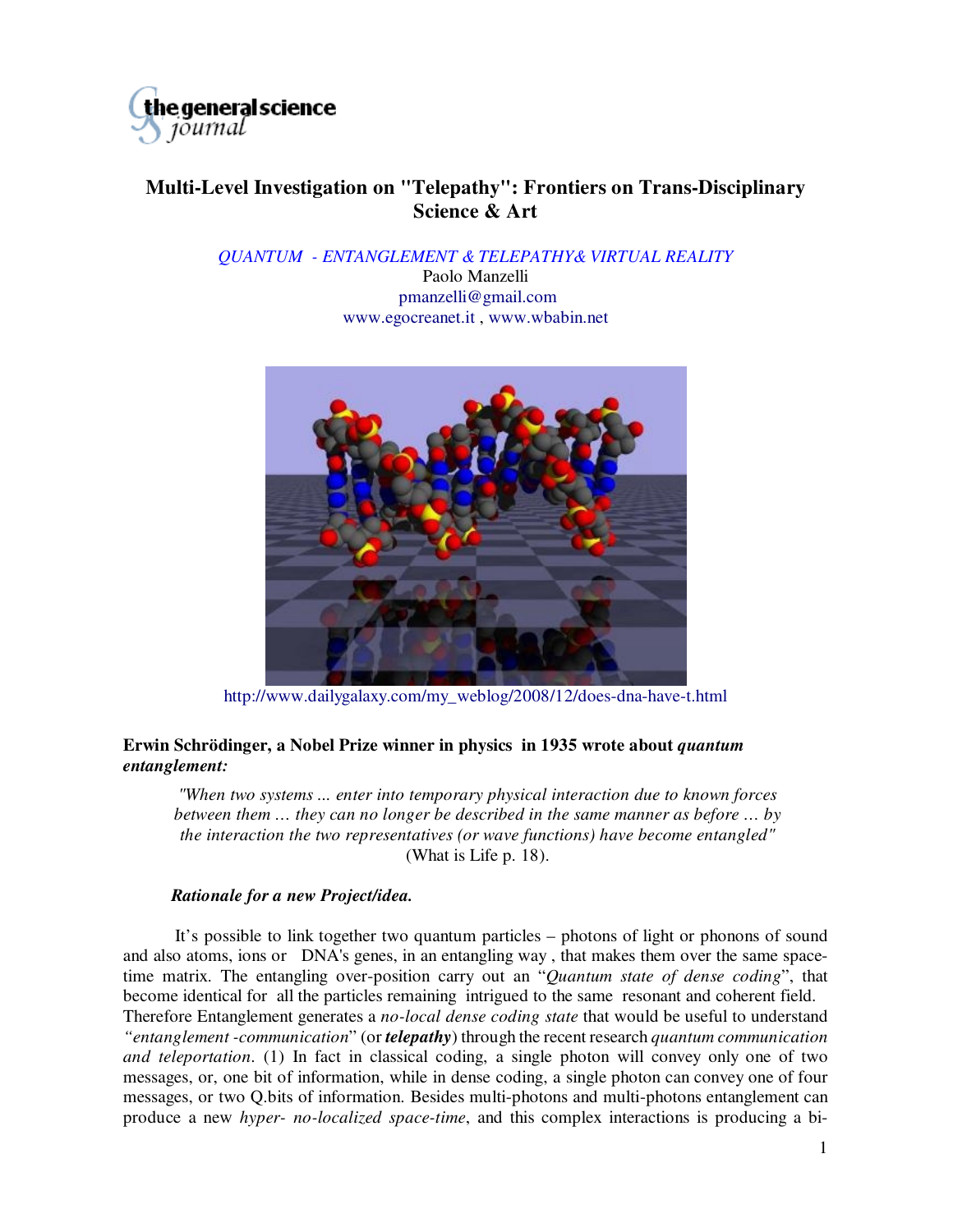dimensional "*information energy*" (2),(3),(4) Therefore entanglement *acts to change the traditional structure of space-time*, contracting and expanding distances between objects as the waves passes through the previous locality to a no-local flat system characterized by two vectors of space an two reverse vectors of time. Therefore telepathic or simultaneity in communication between two separated particles, is one of the fundamental concepts of entanglement in Quantum Bio-Physics. Then in this line of reasoning it is possible to understand *DNA's telepathy* (5)

 More in general *"telepathy"*, and *"empathy"*, respectively are derived from the Greek *"tele = distant"*, and *"en = interior"*, and *"patheia = feeling or phatos"*, and are the claimed as innate ability of brains to communicate information and emotions, from one individual to another *in simultaneity*, e.g. without the use of extra tools, so that without consuming energy. Recent studies on mirror neurons discovered by *Giacomo Rizzolatti* of the University of Parma (It), confirm the hypothesis that *empathy* is part to an activity of coupling between genes. (6), (7) The possible application of *telepathy* as one kind on entangled mind's communication, find today the *skepticism of the reductionistic mechanical science*; in spite of this, the "*Open Network for New Science and Art" (ON-NS&A) research group*, would be discuss and investigate "*telepathic phenomena*" as a possible aspect of communication between members of insects animal social groups .Recent research for quantum *no-local processes in neurons* strongly suggest that biological systems present non-local properties not explainable by mechanical science models.(8)

For instance *bees* seem to have communication telepathic skills; whether in fact *queen-bee* dies the swarm loses simultaneously every form of organizational-guidance. As a matter of fact, overcoming any easy skepticism, we think that it is important to reply to the question "*what is the origin of self organization in nature in relation to the simultaneity of entangled communication*? "

For example, *"the allegorical blind men focused on parts of an elephant, and each man produced an idiosyncratic, ad hoc model of the animal e.g., a tree, a wall, a snake, a rope. Because elements of elephants do not exist independently of whole elephants, understanding the relationship among the parts requires a simultaneous intuition comprehending the whole animal existence"*. Brain's entanglement, at the human scale, thus can be generated as a new approach about the selforganization of the brain working at subliminal level. So that, in an stimulated virtual environment, we estimate that *human computer assisted telepathy,* can be easily tested. (9),(10) Therefore, following the rationale of the ON-NS&A project, we believe to stimulate, through a full immersion in *virtual environment*, the brain functions in order to produce a *dreaming brain's vision*, that facilitates the expression of *digitally-assisted human telepathy*. (12)

Actually the ON-NS&A research Group, is searching for partners to develop the above project-ide*a, oriented to bridge* the gap between reality and virtual reality *in the context of the contemporary frontiers of trans-disciplinary science & art.* 

## *BIBLIO ON LINE*

- (1) http://[www.trnmag.com/Stories/2004/071404/Teleport\\_lifts\\_quantum\\_computing\\_071404.h](http://www.trnmag.com/Stories/2004/071404/Teleport_lifts_quantum_computing_071404.h) tml ;
- (2) http://[www.wbabin.net/science/manzelli11.pdf](http://www.wbabin.net/science/manzelli11.pdf) ;
- (3) <http://www.wbabin.net/science/manzelli43.pdf>
- (4) [http://www.biosemiotics2006.org/media/pdf/pdf83.pdf,](http://www.biosemiotics2006.org/media/pdf/pdf83.pdf)
- (5) <http://pubs.acs.org/doi/abs/10.1021/jp7112297>
- (6) http://[www.nature.com/nature/journal/v452/n7189/full/452814a.html](http://www.nature.com/nature/journal/v452/n7189/full/452814a.html)
- (7) [http://www.edscuola.com/archivio/lre/bioqphysics\\_of\\_empathy.htm](http://www.edscuola.com/archivio/lre/bioqphysics_of_empathy.htm)
- (8) http://[www.quantumconsciousness.org/](http://www.quantumconsciousness.org/)
- (9) <http://www.sciencedaily.com/releases/2008/08/080827163810.htm>